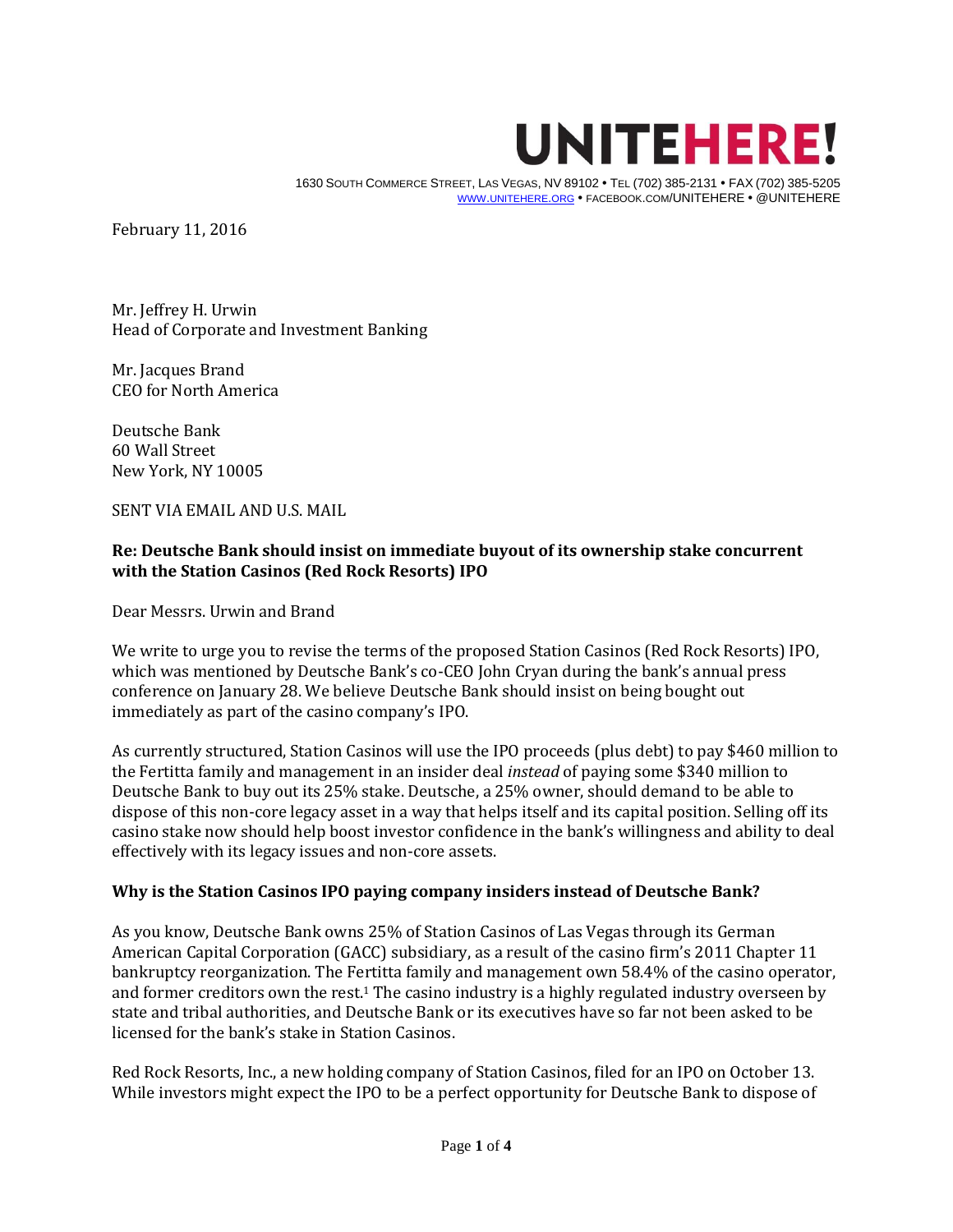this non-core Las Vegas asset in exchange for some additional capital, this is not what will happen with the public offering if it goes forward as currently structured.

According to Red Rock's prospectus filings and the company's presentation at Nevada gaming regulators' meetings on January 21, the offering is intended to raise \$450 million, but in a concurrent deal the casino company will pay \$460 million to the Fertitta family and management to purchase a business they own to internalize management. Existing executives will be retained and no new revenue will be generated by purchasing the management firm. The IPO proceeds will not be used to fund any growth or pay down Station Casinos' \$2.2 billion of long-term debt. While it appears that Deutsche Bank will sell a portion of its equity interest through the IPO (there are still many blank spaces in the latest S-1/A, filed on January 14), it will continue to own 16% of Station Casinos immediately after the IPO, according to Station Casinos CFO Marc Falcone, taking into account the new ownership stakes of public shareholders.<sup>2</sup> In short, Station Casinos is doing the IPO to fund a \$460-million cash payout to insiders and not to buy Deutsche Bank out.

We are mystified as to why Deutsche Bank agreed to these terms of the IPO. Why is it not seeking to liquidate its Station Casinos stake directly through the IPO? What adds to the mystery is the fact that Deutsche Bank Securities Inc. is acting as an underwriter for the IPO (along with three other banks).

On January 28, Mr. Cryan revealed that the Station Casinos IPO has been postponed "due to market conditions,"<sup>3</sup> but he added that the bank is "intent on proceeding there with an IPO and our joint venture or other owners of the company are in line."<sup>4</sup> We believe the delay present s an opportunity for Deutsche Bank, as an owner, to demand new terms for the IPO to maximize the benefit of disposing of this non-core asset for itself and its capital position.

## **Taking advantage of the Station Casinos IPO to generate \$340 million in cash and improve the bank's capital ratio can help boost investor confidence in Deutsche Bank's resolve to effectively deal with legacy issues and non-core assets**

Deutsche Bank's 25% stake in Station Casinos could be worth north of \$340 million. Last May, it was reported that Station Casinos could fetch an IPO valuation of "more than \$3.5 billion, including \$2.15 billion in debt." <sup>5</sup> This would imply an equity value of \$1.35 billion, 25% of which would be \$337.5 million. The company's value should have risen since last May, making Deutsche Bank's stake likely even more valuable. Incidentally, \$340 million is close to the approximately \$395 million (EUR 350 million) the bank needs to service its AT1 coupon on April 30 this year.<sup>6</sup>

It has been reported that Deutsche Bank expects to sell its Huaxia Bank stake for up to \$4 billion and the transaction would add 30 to 40 basis points to the bank's common equity Tier 1 ratio.<sup>7</sup> Selling its Las Vegas casino stake for \$340 million could thus potentially add more than 3 basis points to its common equity Tier 1 ratio. The *Wall Street Journal* recently described the bank's path to higher capital ratios as "treacherous" and that "any unplanned losses from lawsuits, fines, restructuring or defaults would likely mean a capital call, or at least a stop on coupons to some bonds as well as on dividends."8 In this environment, selling off a non-core, non-strategic asset for \$340 million to boost its capital ratio should present a clear and strategic course of action for Deutsche Bank. But this is not what the bank has agreed to in the Station Casinos IPO as currently structured.

It has also been reported that a top 10 investor of the bank recently said, "Investors have completely lost their faith in the bank."<sup>9</sup> We think Deutsche Bank can show it is willing and able to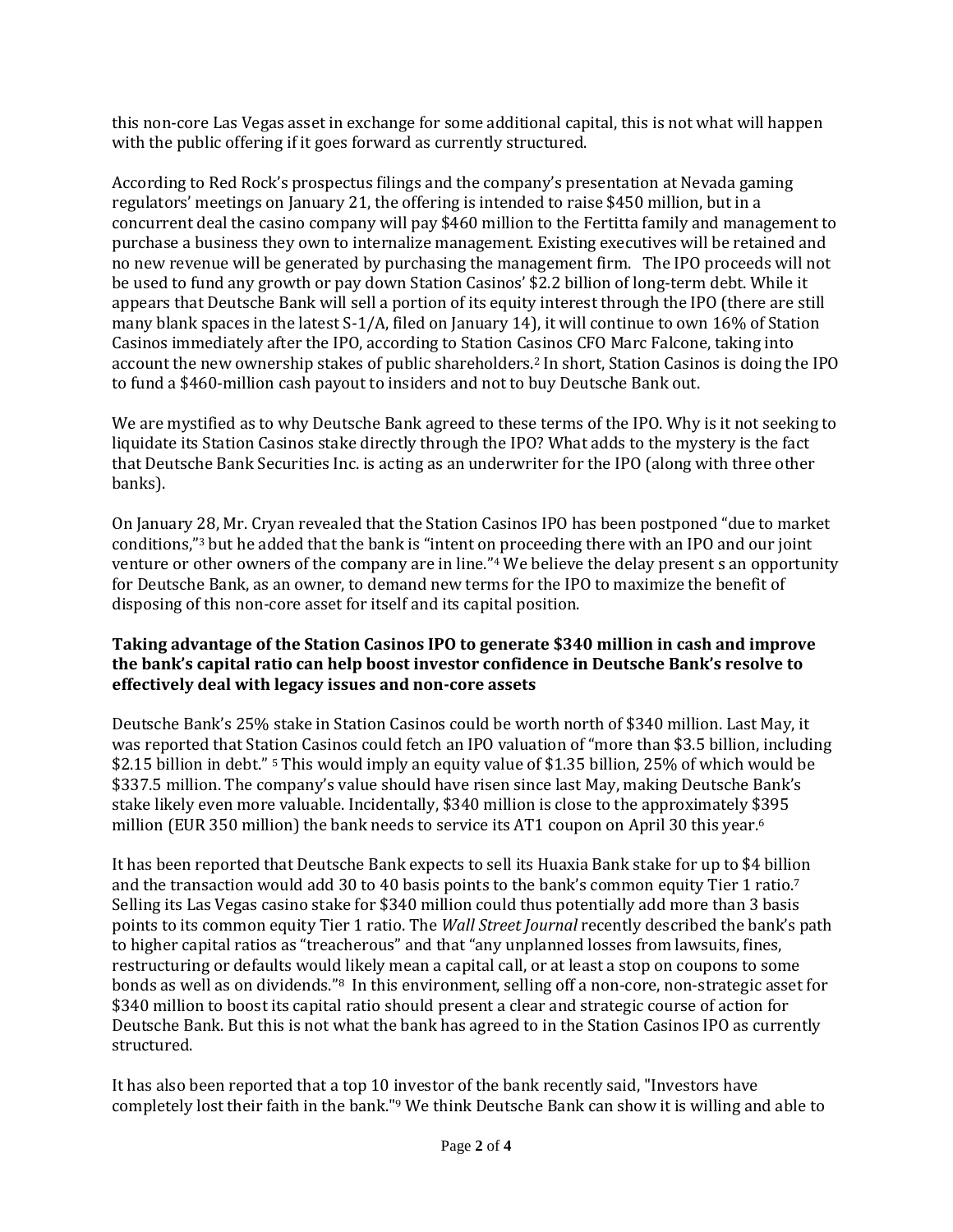do whatever it takes to avoid a capital raise and fulfill its bond payment obligations by pushing for an immediate buyout of its Station Casinos stake, either through an IPO or otherwise.<sup>10</sup> (The Fertitta brothers, owners of the Ultimate Fighting Championship, are billionaires according to Forbes, <sup>11</sup> and they personally bought JPMorgan's 25% stake in Station Casinos in 2012.<sup>12</sup>)

We have no doubt that doing everything possible to improve the bank's capital ratio, even if by a few basis points, will help boost investor confidence in Deutsche Bank. However, if Deutsche Bank cannot make Station Casinos buy out the bank's stake and the casino firm's IPO ends up being merely a "massive Vegas payday"<sup>13</sup> for its insiders, there will likely be even more questions about Deutsche Bank's willingness and ability to effectively deal with its myriad legacy issues.

Moreover, if Deutsche Bank is not bought out immediately as part of the IPO, there can be no guarantee that it'll be able to realize more value when it does liquidate its interest in Station Casinos later. Insiders' taking \$460 million of cash out of the company will not help with investor confidence in the casino company, and the IPO's cash-draining tax receivable agreement and dualclass share structure are likely to dampen market interest and depress the share price after the IPO. For more detailed analysis of these other risks associated with the Red Rock Resorts, Inc. (Station Casinos) IPO, we refer you to our website, "Red Rock IPO Dissected" at [www.rrrIPOdissected.org.](http://www.rrripodissected.org/)

If Deutsche Bank is serious about selling non-core assets as it navigates current turmoil in the financial market, we believe you should demonstrate that commitment by making a full and fullypaid exit from owning Las Vegas casinos concurrent with the Station Casinos IPO. Otherwise, Deutsche Bank will miss an opportunity to improve its capital position and will instead be taking on the many risks associated with the IPO, starting with the \$460 million cash-out by the Las Vegas casino company's founding family and management.

If you have any questions about Station Casinos, please feel free to contact me at 702-387-7001 or [kliu@unitehere.org.](mailto:kliu@unitehere.org)

Sincerely,

Le l

Ken Liu Research Director UNITE HERE Culinary Local 226

cc: Deutsche Bank AG shareholders

## *Notes*

 $\overline{a}$ 

 $^1$  See Station Casinos LLC 10-K, filed 3/10/15.

 $^{2}$  See transcript of the January 21, 2016, special meeting of the Nevada Gaming Control Board.